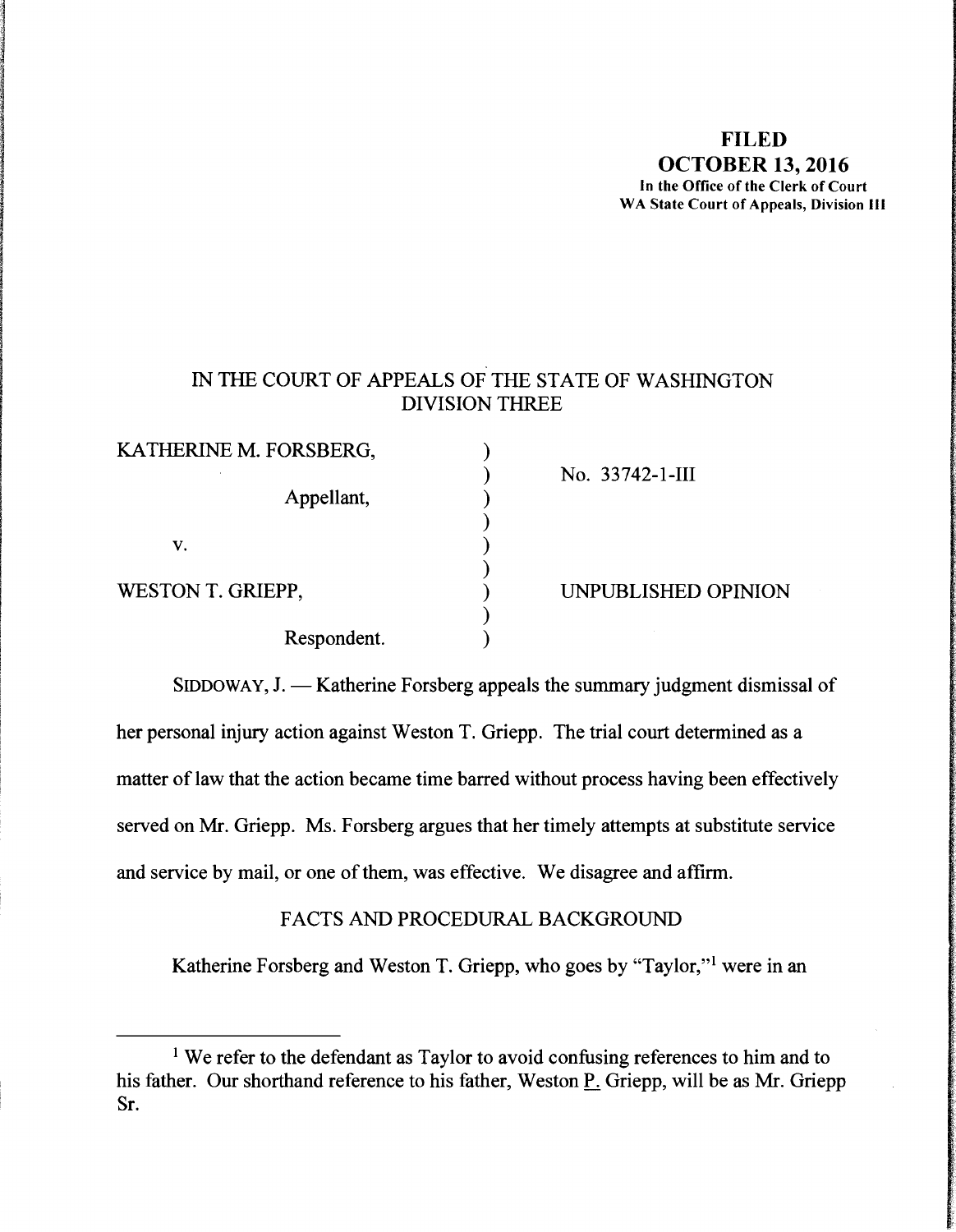automobile accident on February 22, 2012. On February 10, 2015, Ms. Forsberg filed a negligence action against Taylor in Stevens County. Approximately one week later, a lawyer filed a notice of appearance on Taylor's behalf. A little over a month after that, the lawyer filed Taylor's answer and affirmative defenses. Included was the defense of inadequate service of process.

Stevens County Sheriffs Deputy Henry Stroisch had left written discovery with Taylor's father, Weston P. Griepp, on February 11, 2015, at the same time he delivered Ms. Forsberg's summons and complaint to Mr. Griepp Sr., who lives on Stevens Street in Chewelah. When responses to the discovery were not forthcoming, Ms. Forsberg's lawyer tried without success to contact Taylor's lawyer, to see when responses would be provided. He eventually arranged a discovery conference for April 24. It was during the discovery conference that Ms. Forsberg's lawyer learned that the discovery had not been answered because Taylor no longer lived at the Chewelah address and did not intend to respond unless he was properly served. Ms. Forsberg had relied for service on the address listed in the accident report, but the accident occurred when Taylor was 19 years old and living at his father's home.

Less than one month remained for Ms. Forsberg to effect service under RCW 4.16.170, which tolls the statute of limitations for 90 days from the filing of a complaint subject to service being effected during that time frame.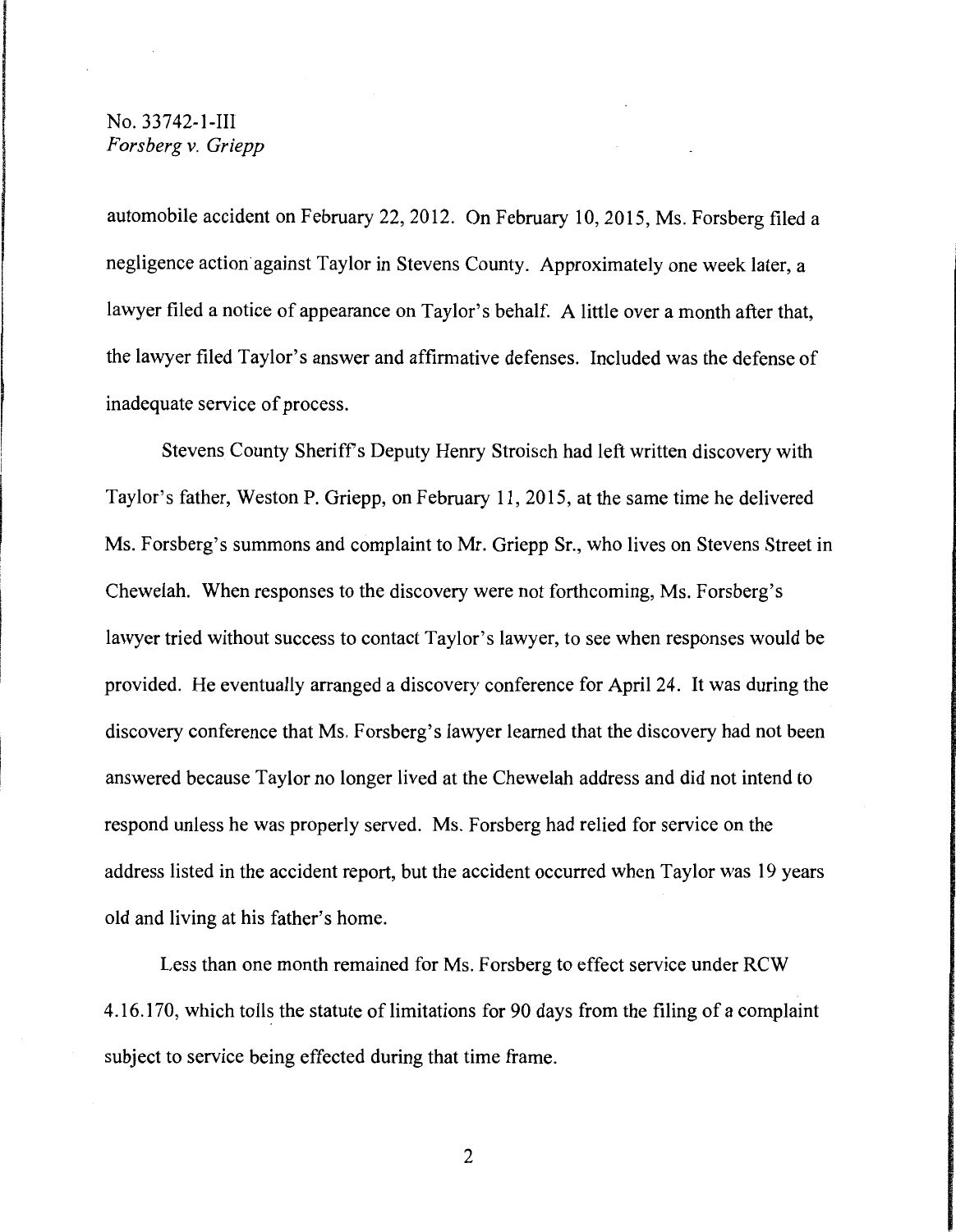On April 30, Ms. Forsberg filed a motion requesting permission to serve Taylor by mail. She argued that the evidence she offered demonstrated that she had "exhausted all reasonable measures" to locate Taylor and that it was "apparent that [he] has either left the State of Washington with intent to avoid service of process of the summons and complaint in this action or is concealing himself within the State to avoid service." Clerk's Papers (CP) at 19. The following week, the trial court entered an ex parte order allowing Ms. Forsberg to serve Taylor by mail at his father's Chewelah address. Ms. Forsberg's attorney mailed the summons and complaint to the Chewelah address the same day.

On May 14, 2015, Taylor filed a timely motion for reconsideration of the order authorizing service by mail, together with a motion for summary judgment that the attempt to serve Taylor at his father's home was ineffective. He argued that because "the statute of limitations has now expired ... [and] plaintiffs cannot now attempt to remedy their failure to serve," the action should be dismissed. CP at 60. He supported his motions with declarations from himself and his father.

Taylor stated in his declaration that four months after his accident with Ms. Forsberg he had moved to 3311 North Lacey Street in Spokane and that he had not lived with his parents thereafter. He stated he had not yet been personally served with the summons and complaint, had not received a copy from his father, and had never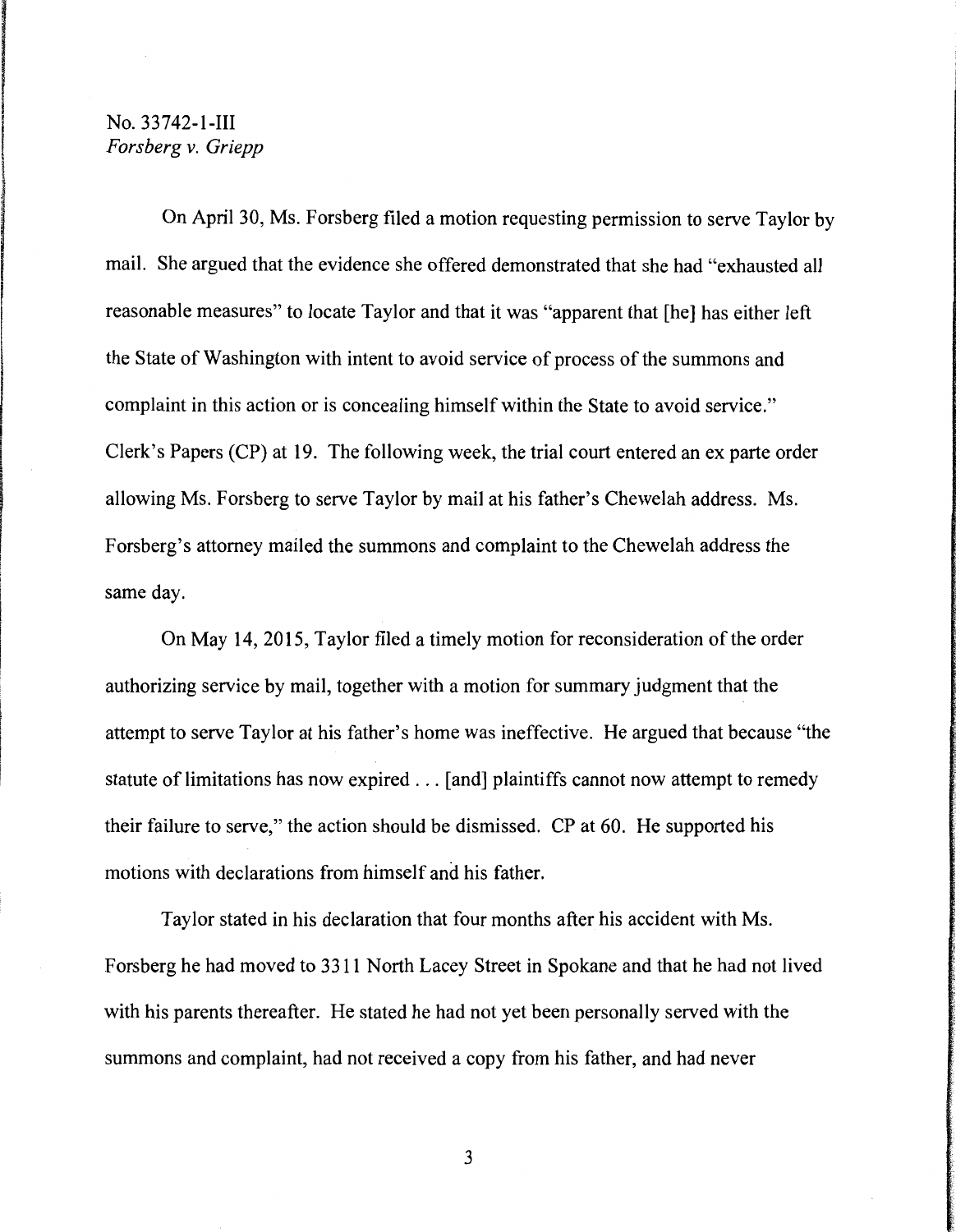attempted to avoid service. He provided a copy of his driver's license, issued on November 20, 2013, which reflected the address on Lacey Street in Spokane.

Mr. Griepp Sr.'s declaration similarly stated that his son had moved to Spokane in June 2012 and had not lived at the Chewelah home since. He also stated that when Deputy Stroisch attempted to serve the legal papers at the Chewelah home,

I told the officer that I was not Weston T. Griepp and that he no longer lived here, but the officer did not take the papers back, nor did he ask where my son currently lived. I have not given those papers to my son.

CP at 61-62. Deputy Stroisch would later dispute this account in a supplemental declaration.

Ms. Forsberg responded and opposed Taylor's motion, attaching supplemental evidence that she argued supported her efforts to serve Taylor, including evidence of Internet and social media searches, correspondence with Taylor's former employer, and the declaration of a second process server, Troy Daniels.

Taylor moved to strike Ms. Forsberg's supplemental evidence as hearsay and as not having been before the judge when he entered the order allowing service by mail.

Without ruling on the motion to strike, the court reconsidered the order to serve by mail, found that it had been entered in error, and granted summary judgment, dismissing Ms. Forsberg's claims with prejudice.

Ms. Forsberg then filed successive motions, first for reconsideration, and later, to vacate the order granting summary judgment. She filed additional supplemental evidence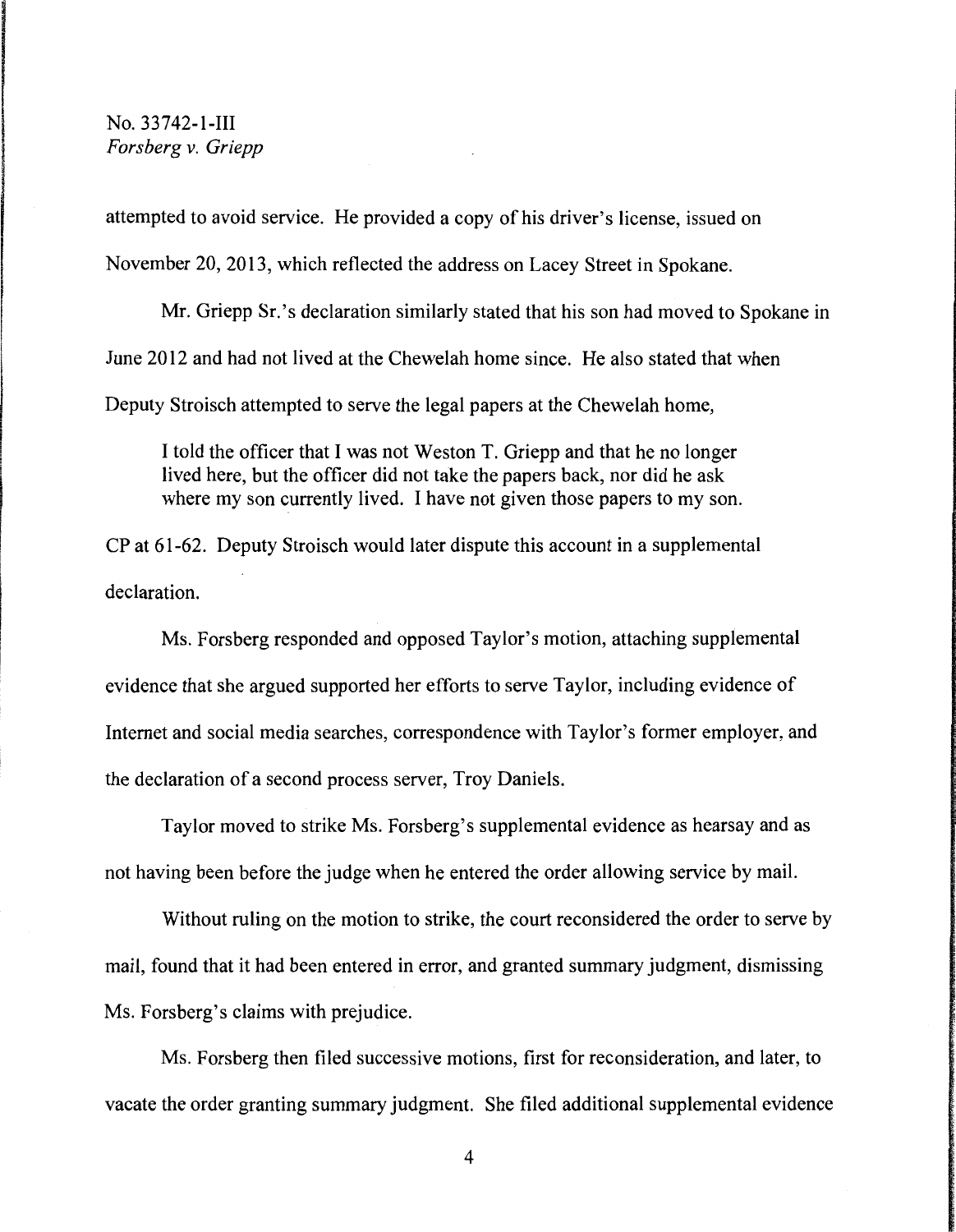in support of her motions. Taylor again moved to strike some of the evidence. The trial court granted Taylor's motion to strike and denied Ms. Forsberg's motion to vacate.

Ms. Forsberg has appealed the order granting summary judgment and the order denying her motion for reconsideration. 2

### ANALYSIS

Ms. Forsberg challenges the dismissal of her complaint, arguing that Deputy Stroisch's delivery of the summons and complaint was effective substitute service and, alternatively, that the trial court erred when it reconsidered its order authorizing service by mail.

An order granting summary judgment is reviewed de novo, "considering the evidence and all reasonable inferences from the evidence in the light most favorable to the nonmoving party." *Keckv. Collins,* 184 Wn.2d 358,370,357 P.3d 1080 (2015). Summary judgment is appropriate where there is no genuine issue of material fact and the moving party is entitled to judgment as a matter of law. CR 56(c).

<sup>&</sup>lt;sup>2</sup> Ms. Forsberg also argues in her opening brief that the trial court erred when it denied her motion to vacate its order granting summary judgment.

This court accepted review of the order granting summary judgment on September 10, 2015, and accepted review of the order denying reconsideration on September 18. The trial court denied Ms. Forsberg's motion to vacate nearly a month later, on October 13, 2015. Ms. Forsberg never amended her notice of appeal to include the order on her motion to vacate, nor did she file a new appeal. Because the decision on the motion to vacate did not affect earlier-appealed orders and was not entered before we accepted review, an appeal of that decision is not before us. *See* RAP 7.2(e); 2.4(b).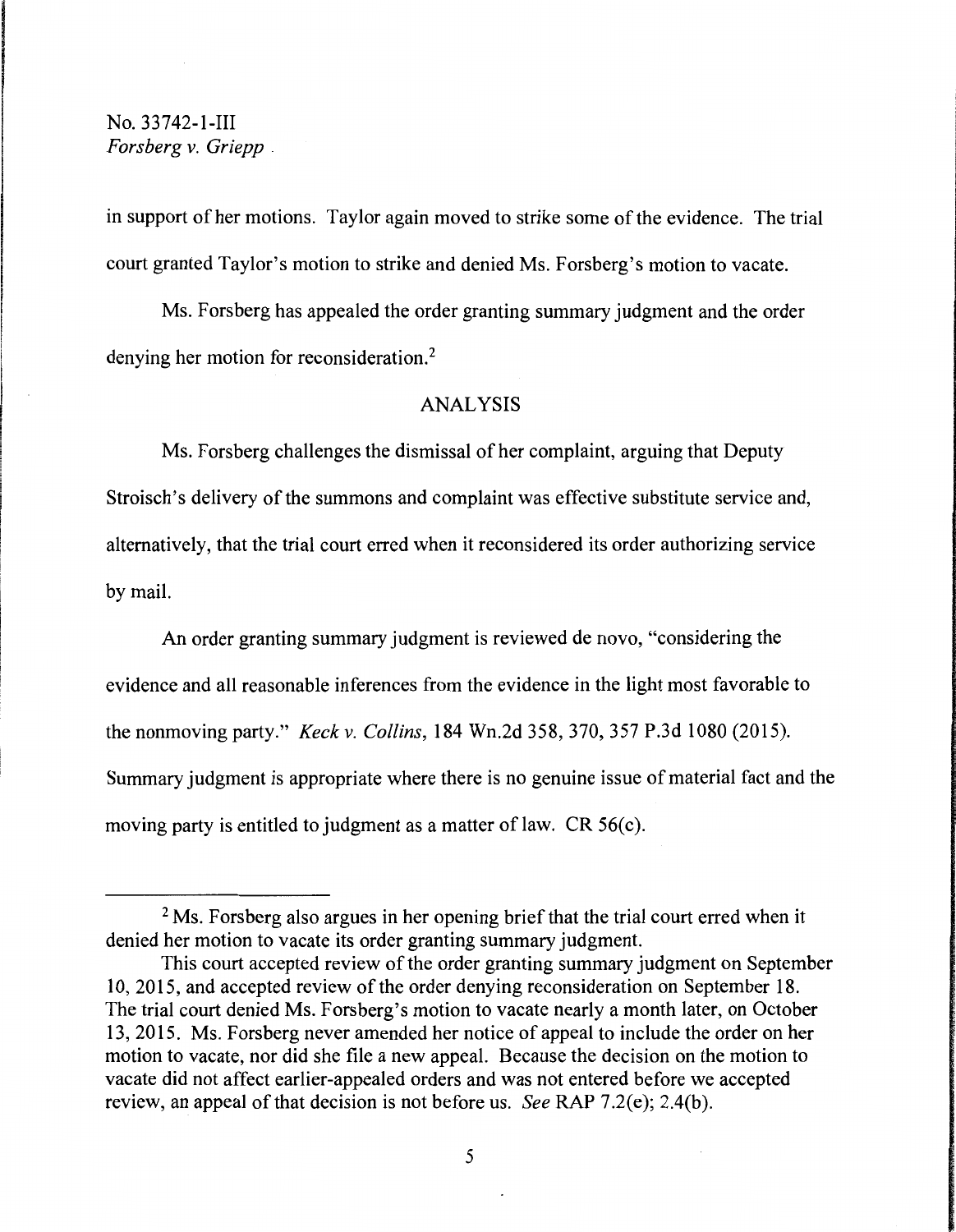### *I. The attempted service at Mr. Griepp 's Chewelah home was not effective substitute service*

"Substitute service of process is effective when  $(1)$  a copy of the summons is left at defendant's house of usual abode, (2) with some person of suitable age and discretion, (3) then resident therein." *Sheldon* v. *Fettig,* 129 Wn.2d 601, 607, 919 P.2d 1209 (1996) (citing former RCW 4.28.080(15) (1991)). Taylor does not dispute that Deputy Stroisch left a copy of the summons with his father, a person of suitable age and discretion, at the home at which his father then resided. At issue is whether Mr. Griepp Sr.'s Chewelah home was Taylor's house of usual abode. Ms. Forsberg contends that if "usual abode" is liberally construed to effectuate service and uphold jurisdiction as required by *Sheldon,*  then service on Mr. Griepp Sr. was sufficient.

In *Sheldon,* the Washington Supreme Court held that the statutory provisions permitting substitute service must "be liberally construed to effectuate service and uphold jurisdiction of the court." *Id.* at 609. Applying a liberal construction, the court noted that though "there is no hard and fast definition of the term 'house of usual abode,"' the term "' must be taken to mean such center of one's domestic activity that service left with a family member is reasonably calculated to come to one's attention within the statutory period for defendant to appear.'" *Id.* at 610 (quoting *Sheldon* v. *Fettig,* 77 Wn. App. 775, 781,893 P.2d 1136 (1995), *aff'd,* 129 Wn.2d 601 (1996)). Notwithstanding Taylor's and his father's affidavits that Taylor moved to Spokane in June 2012, Ms. Forsberg argues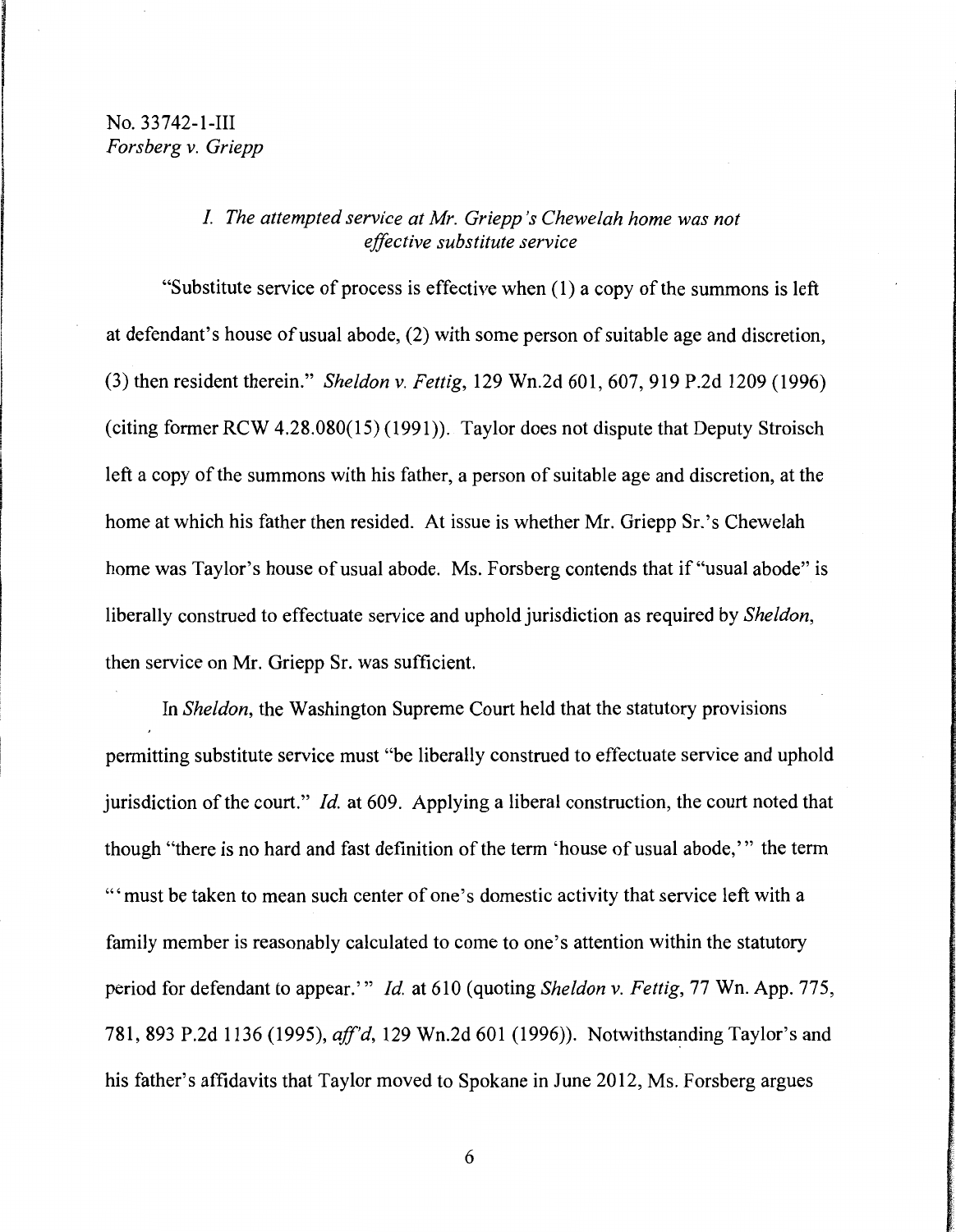that the Chewelah home could be a house of usual abode for Taylor under this liberal standard.

The defendant in *Sheldon* had moved from her parents' Seattle home to Chicago for a flight attendant training program eight months before the plaintiff attempted to serve her by leaving a summons and complaint with her parents. But she had continued to use her parents' address as her residence for purposes of voter registration, car registration, title to her car, car insurance, and had provided it as her address when cited for speeding. *Id.* at 610. She also returned to her parents' home frequently when not on flight assignments, and was even there once when the plaintiff's attorney called. Our Supreme Court held that while "most people generally maintain only one house of usual abode," the defendant in *Sheldon* could fairly be said to maintain two centers of domestic activity, and therefore, two usual abodes for the purposes of service. *Id.* at 610-12.

In this court's *post-Sheldon* decision in *Farmer v. Davis,* 161 Wn. App. 420,250 P.3d 138 (2011), the defendant—like Ms. Forsberg—wanted us to extend the result in *Sheldon* to any case in which a teenage or adult child lived with a parent at the time of an automobile accident and a plaintiff later relies on the accident report and delivers process to a parent at the parental address. But as we held in *Farmer,* those facts, standing alone, do not fall within *Sheldon's* concept of a second abode for process purposes. This case is like *Farmer*, in that Ms. Forsberg offered no evidence that Taylor made continued use of his father's address as his residence address, or that he had ever returned to live or stay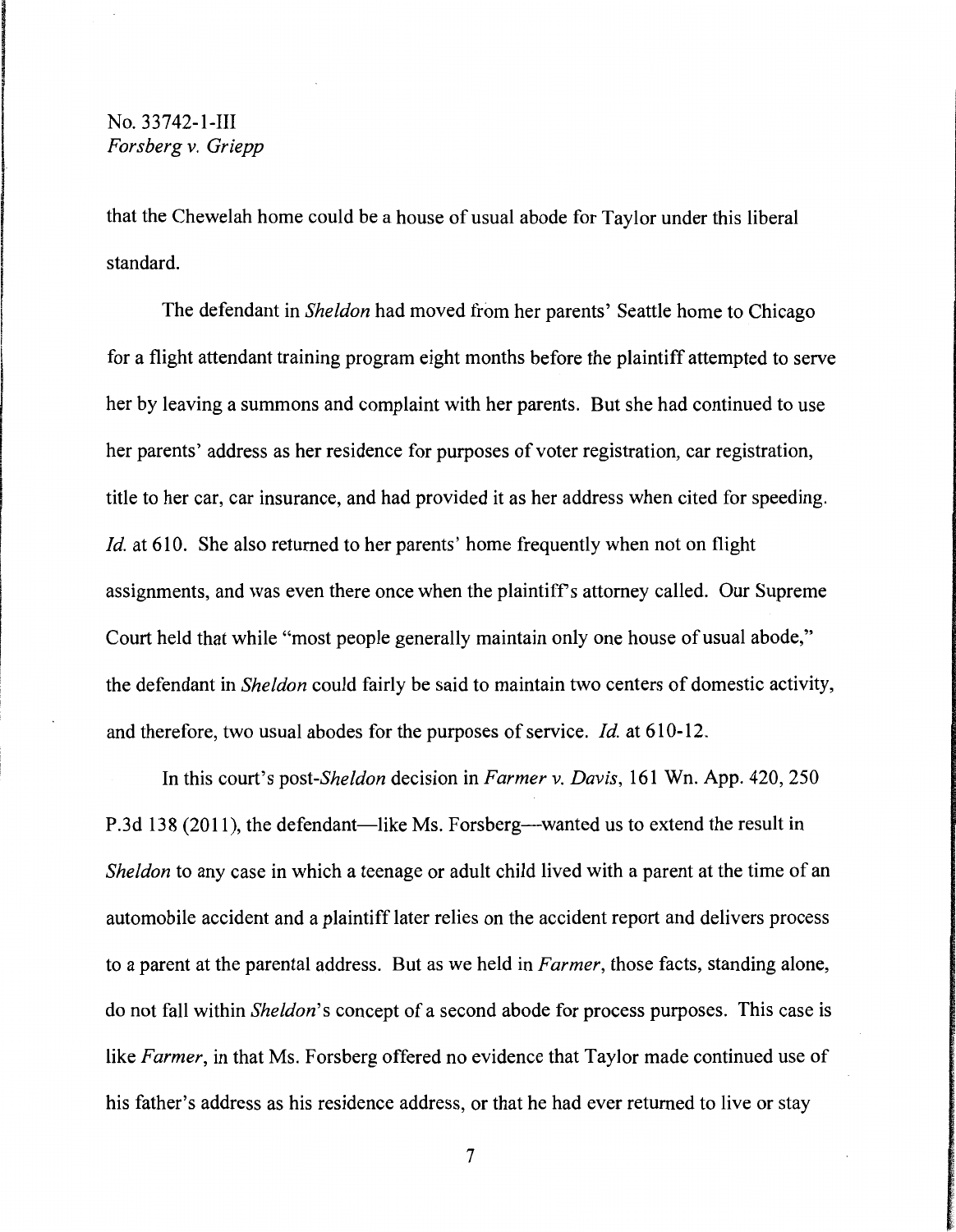for any extended period at his father's home.<sup>3</sup> Viewing the evidence in the light most favorable to Ms. Forsberg and liberally construing RCW 4.28.080(15), she did not demonstrate any genuine issue that the Chewelah home was a second house of usual abode for Taylor at the time of the attempted service.

## *II. The trial court did not abuse its discretion in reconsidering its authorization of service by mail*

CR 59(a) lists the bases on which a party may move for reconsideration. In asking the trial court to reconsider its order authorizing service by mail, Taylor relied on two: "That there is no evidence or reasonable inference from the evidence to justify ... the decision, or that it is contrary to law," CR 59(a)(7); and, an "[e]rror in law occurring at the trial and objected to at the time by the party making the application." CR  $59(a)(8)$ .

A trial court is not required to reconsider its decisions and we review its decision whether to reconsider for abuse of discretion. CR 59(a) ("[M]otions *may* be granted for any one of the following causes ... ") (emphasis added); *Go2Net, Inc. v. CI Host, Inc.,* 

 $3$  After summary judgment was granted and the case was dismissed, and after Ms. Forsberg's motion for reconsideration was fully briefed, she submitted a further supplemental declaration from a paralegal attaching evidence that ( 1) Taylor had provided the Department of Licensing (DOL) with a "mailing address" that was a post office box in Chewelah, and (2) the Chewelah postmaster reported that the "physical address" associated with the Chewelah post office box was Mr. Griepp Sr.'s Stevens Street address. CP at 152-57. More importantly, the DOL had confirmed to the paralegal that Taylor's *residence* address was a Spokane address. In *Sheldon,* it was the defendant's repeated use of her parents' address as her *residence* address and the fact that she periodically lived in their home that supported a finding that it was a second usual house of abode.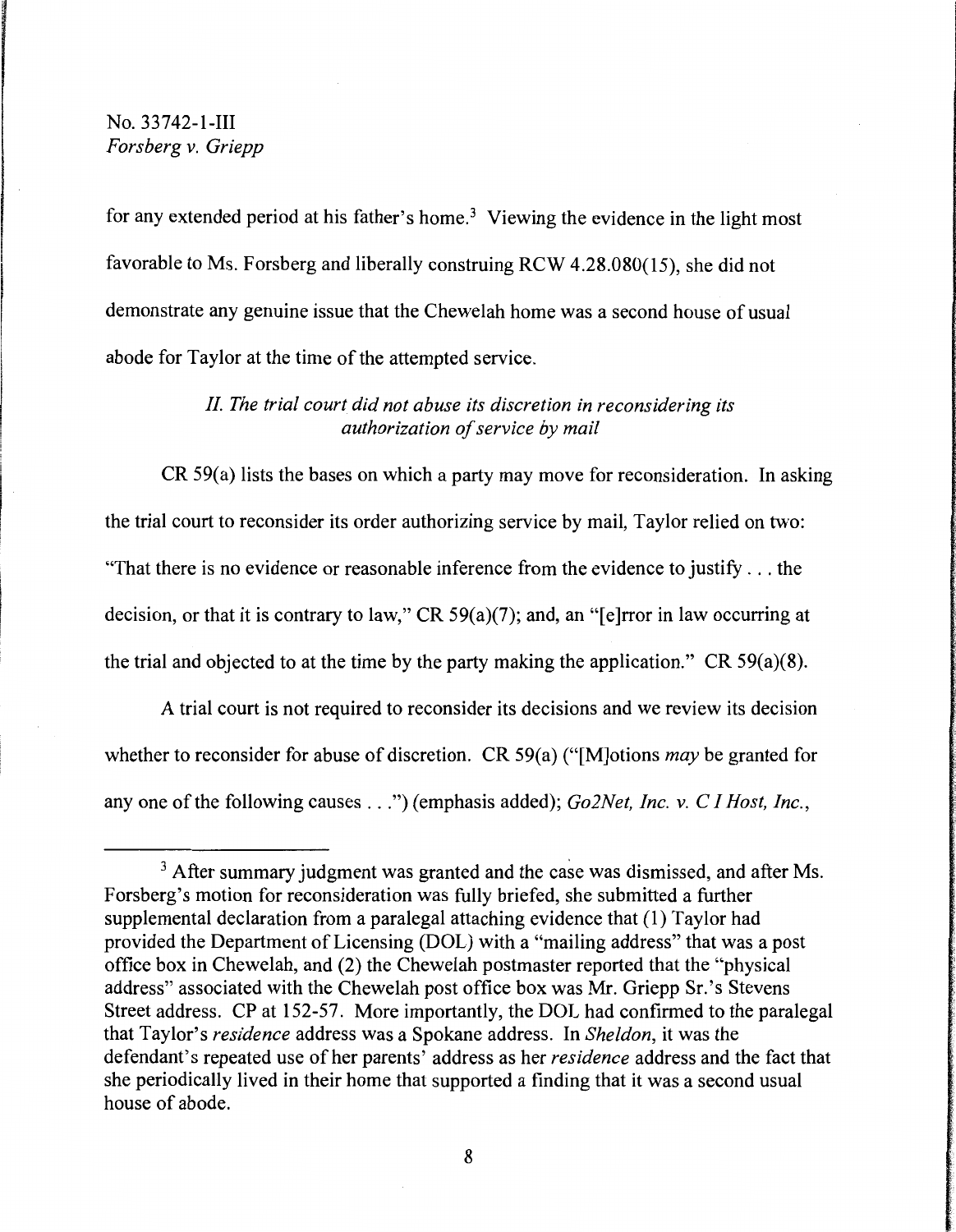115 Wn. App. 73, 88, 60 P.3d 1245 (2003). Where, as here, reconsideration is sought on the basis that the original decision was legally erroneous, we review the legal issues de novo.

"Statutes authorizing service by means other than personal service, *i.e.,*  constructive and substituted service, require strict compliance." *Painter v. Olney,* 37 Wn. App. 424, 427, 680 P.2d 1066 (1984). RCW 4.28.100(2) sets out the conditions required before service by mail may be authorized. They were summarized by *Pascua v. Heil,*  126 Wn. App. 520, 526, 108 P.3d 1253 (2005):

Substitute service by mail ... is permissible when the plaintiff sets forth the following facts: (1) that the defendant could not be found in Washington after a diligent search; (2) that the defendant was a resident of Washington; and (3) that the defendant had either left the state or concealed himself within it, with intent to defraud creditors or avoid service of process.

A party that seeks authorization to serve process by mail must clearly show all of the conditions required. *Jones v. Stebbins,* 122 Wn.2d 471, 482, 860 P.2d 1009 (1993).

In the interest of simplicity, we focus on Mr. Forsberg's burden to demonstrate that Taylor had left the state or concealed himself within it, with intent to defraud creditors or avoid service of process. Her evidence of that condition is most clearly lacking. By focusing on this essential condition, we also avoid the need to address most of the parties' disputes over whether the court should have considered supplemental or otherwise objected-to evidence.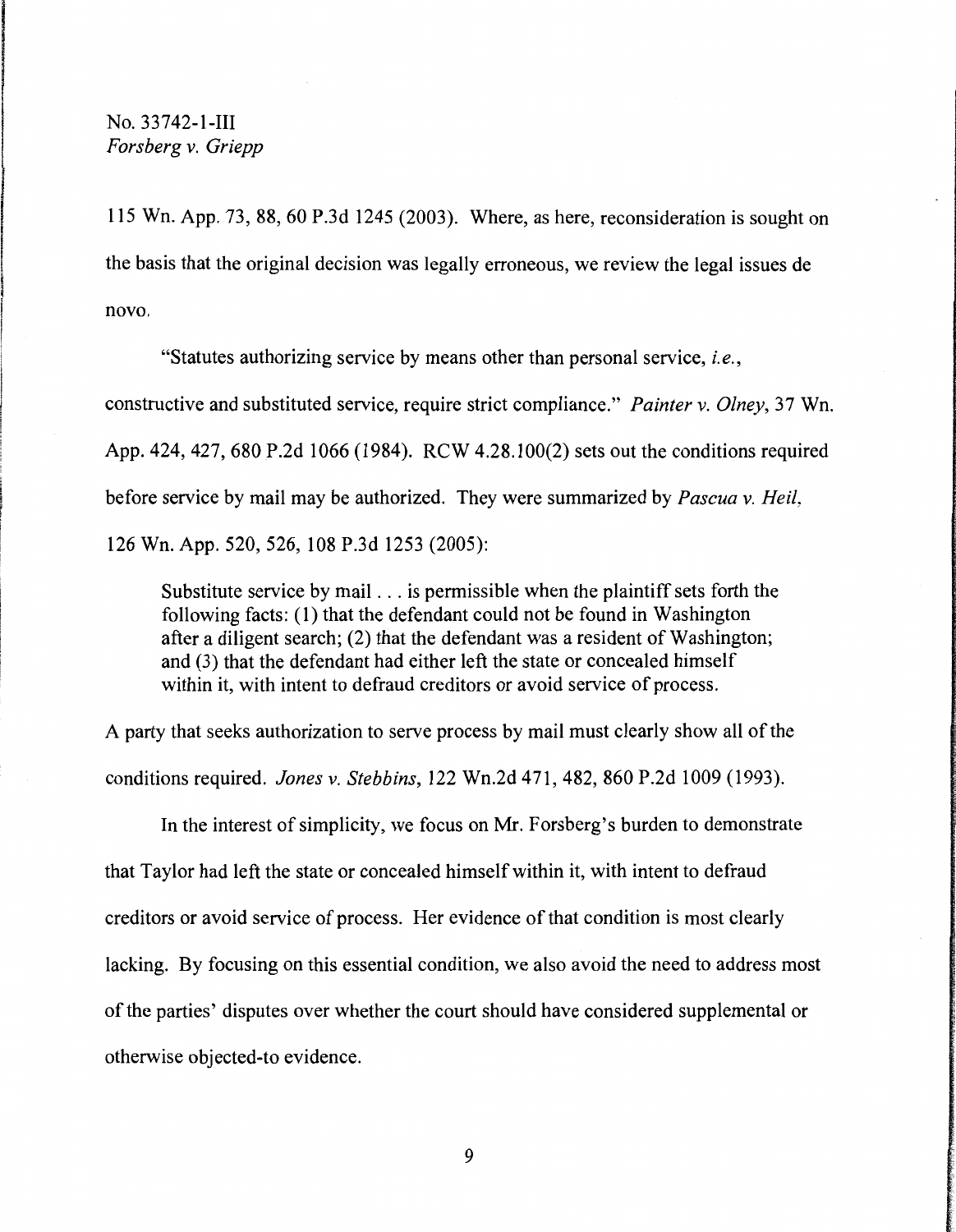Affidavits offered in support of a motion to serve process by mail need not clearly prove a defendant's intent to avoid service but they must clearly articulate facts that raise an inference of intent to avoid service. *Boes v. Bisiar,* 122 Wn. App. 569, 577, 94 P.3d 975 (2004). A plaintiff "must produce the specific facts which support the conclusions required by the statute." *Pascua,* 126 Wn. App. at 527.

Ms. Forsberg relies upon evidence that her second process server, Mr. Daniels, was told that the Griepp family was in California. More specifically, in late April 2015, after the problem with Deputy Stroisch's service came to Ms. Forsberg's lawyer's attention, Mr. Daniels was hired to serve Taylor at a second Chewelah address that had been discovered. But Mr. Daniels was familiar with the Griepp family, mistakenly assumed that "Weston T. Griepp" was Mr. Griepp Sr., and went to where he knew Mr. Griepp Sr. lived: Stevens Street; the same address where Deputy Stroisch had attempted service. It was after no one responded on his third attempt at service that, according to Mr. Daniels's affidavit, "a neighbor came out of the house and told me that the family was in California." CP at 103.

Mr. Daniels's report of the neighbors' statement is hearsay; it does not support the conclusion that the neighbor's reference to "the family" included Taylor; and even if Taylor had been in California on April 29, that fact would be insufficient without more, to raise an inference that he was trying to avoid service.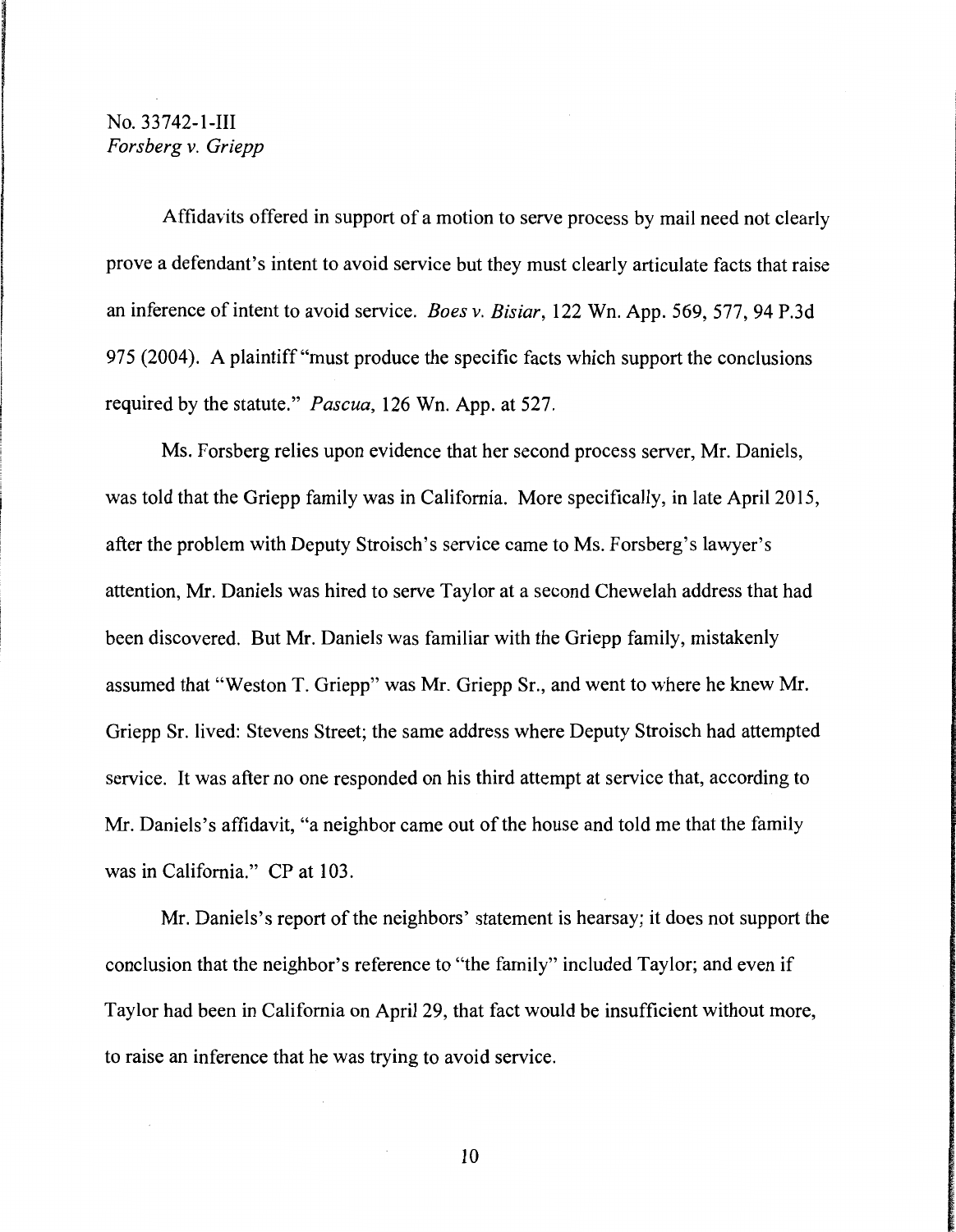Ms. Forsberg also relies on evidence that 12 days before the statute of limitations ran, Taylor changed his address with the DOL from one address in Spokane ( on Lacey Street) to a more current address in Spokane (on 7th Avenue). Conceivably, it was while cooperating with his lawyer's preparation of a motion challenging the sufficiency of service that Taylor realized he should update his address with the DOL. Or perhaps Taylor had only recently moved to the 7th Avenue address. Whatever the explanation, by updating his address Taylor increased, not decreased, the prospect that he would be served. Ms. Forsberg offers no evidence or argument explaining how Taylor's action can be reasonably construed as evidence of intent to evade service.

The fact that Taylor did not authorize his lawyer to accept service or disclose his address does not raise an inference of intent to avoid service. "Far from an obligation to assist service of process, this court has held that a defendant's only duty is to accept service when validly tendered and not to evade service." *Pascua,* 126 Wn. App. at 532. Similarly, Taylor's lack of personal information online is insufficient, because a "lack of a 'public recorded persona,' without more," does not create an inference of intent to avoid service. *Bruff v. Main,* 87 Wn. App. 609, 613, 943 P.2d 295 (1997).

Because Ms. Forsberg did not present specific facts supporting Taylor's intent to avoid service—an essential condition to service by mail—the trial court's original order authorizing such service was not supported by the record. The court did not abuse its discretion in deciding to entertain the motion for reconsideration in order to correct the